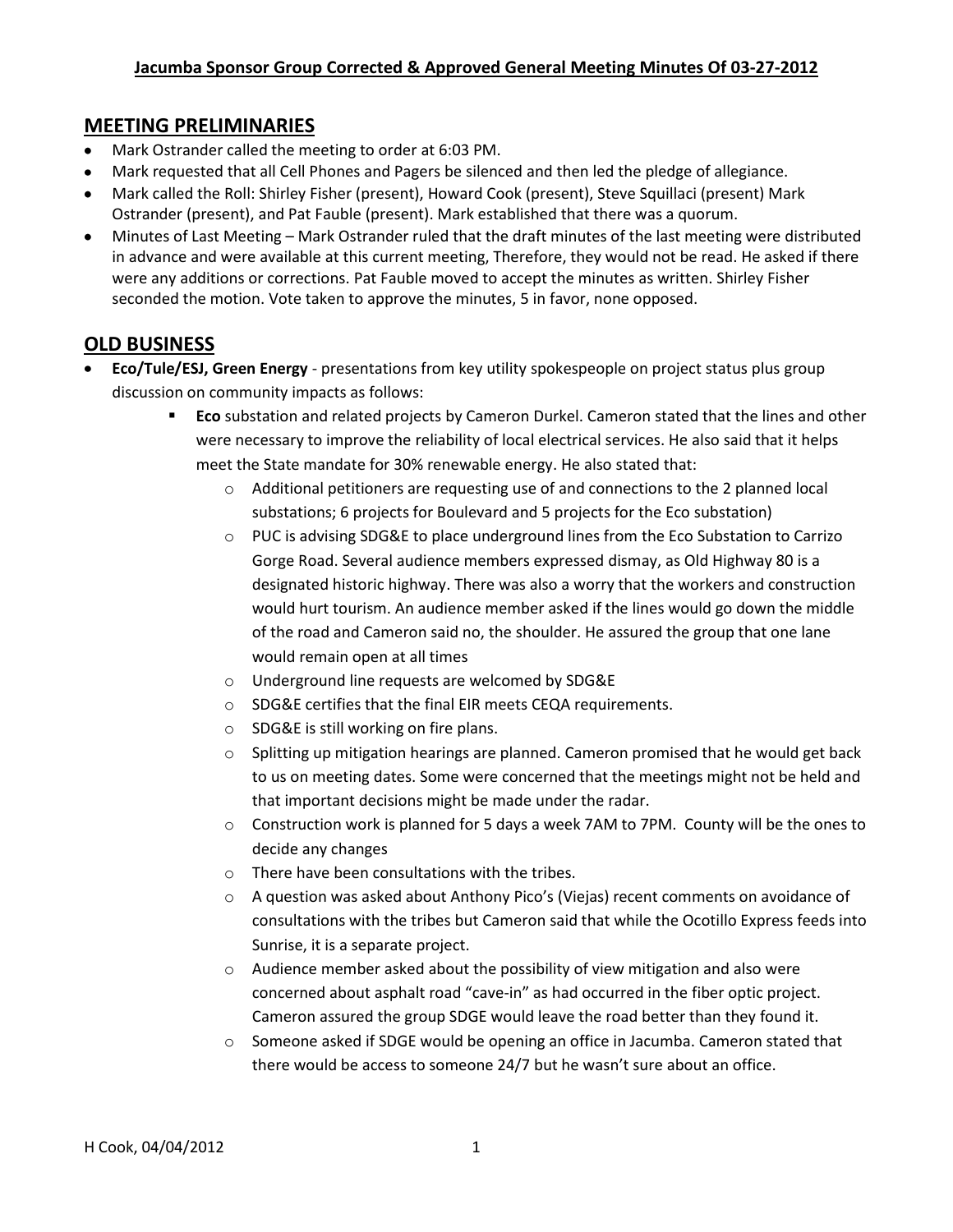- o Mark asked if the fire plan had been worked out between San Diego County and Cal Fire. Cameron said they are close to agreement and that there would be a comment period.
- o Mark mentioned that there was serious concern about chaparral destruction because of repeated fires and electrical project construction.
- o Cameron was asked how many jobs had been created for Jacumba and Boulevard residents. Cameron said he knew 2,000 jobs total were created by the Sunrise project but he didn't have breakdown between local and outsiders. He did say that electrical jobs were unionized, therefore limiting local opportunities. SDGE, however had set up a "meet and Greet" with the sub contractors and individual job seekers but they were not able to direct subcontractors to hire a certain % of locals. Some expressed dismay at the failure of SDG&E to contractually insure local employment.
- o Someone asked about aviation hazards, Cameron stated that this would not be an issue.
- o Footprint of the 138 KV line poles will include metal poles.
- $\circ$  Someone commented that the SDGE Alpine road construction took 18 months from start to finish, to the detriment of Alpine business
- **Tule Wind,** presented by Harley McDonald of Iberdrola:
	- o 200 mw Wind Turbines for McCain Valley and ridgeline
	- o Cooperation from BLM/County/Tribal and State
	- o Completion planned for 2013-2014
	- o Will utilize Boulevard Substation to deliver energy for 60,000 homes in San Diego area
	- $\circ$  BLM decision was in in December. Environmental impact approval in the next month or two plus the right of way grant
	- o Planning commission meeting consideration is May 18, Supervisors meeting is June 20
	- o Construction could start later this year
	- $\circ$  Audience concerns included: Air quality. Harley said they have studied emissions and there should be no worries; Impact of project on water supplies-Harley said we have quite a lot of water and all studies they conducted suggested minimal impact; increased spread of fire through destruction of native plants, Again Harley stated that they had studied this and the effects would be minimal
	- $\circ$  Some stipulations set by county: roads need to be a certain width; there needs to be 24/7 access required for supervisors, no gating planned. If necessary, the Border Patrol and Sheriffs will have keys.
	- o There will be fire suppressors on all turbines, steel monopoles will be used; someone will be on site. Turbine operation will be remotely monitored in Portland. There will be multiple ways to contact people cell/phone/and walkie-talkies and as an extra safety precaution, turbines will shut off automatically.
	- o When asked what size the turbines will be and if they are made in America, Harley stated that they were not sure yet of the size they will be using and that the majority of the parts will be made in America.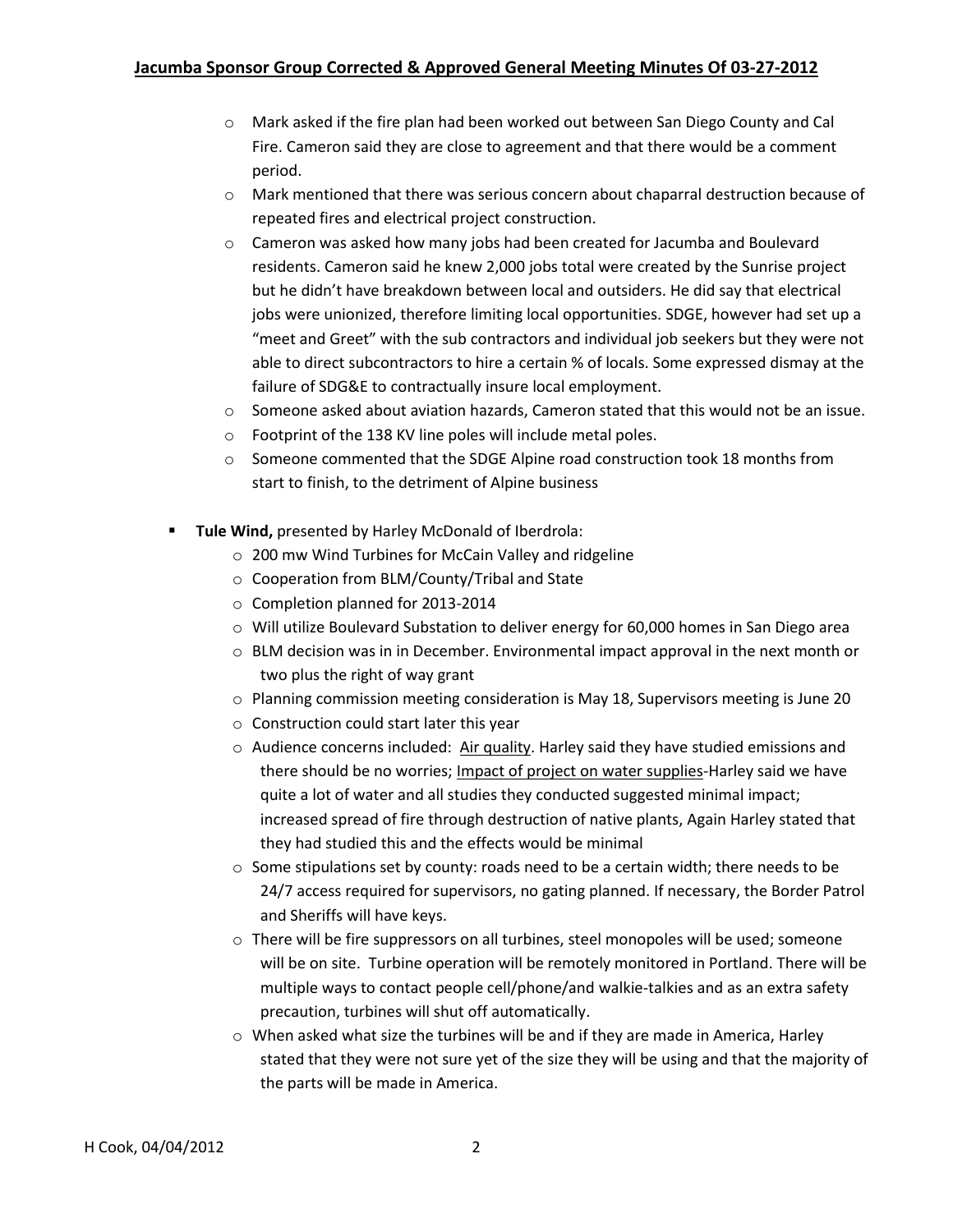#### **Jacumba Sponsor Group Corrected & Approved General Meeting Minutes Of 03-27-2012**

- $\circ$  Other participant concerns addressed were: About the golden eagle, Harley state that they were taking care to protect the one eagle that they have observed who is only a sometime resident and are continuing to study the issue. She did state that the Avian and Bat Protection plan was cleared through Fish& Game and Wildlife Departments. Residents were skeptical of the EIR bird and eagle counts, because residents have observed a lot of birds and eagles in McCain Valley recently and in the past. They were also skeptical of Fish and Game and US Wildlife endorsement because of both governments' promotion of "green energy".
- o . When asked if there was any financial remuneration for businesses and landowners who have lost property value, she said no.
- **Sempra/International ESJ Project** presented by Alberto Rey:
	- $\circ$  52 turbines currently planned for ridge 5 miles from Jacume Mexico (sister community of Jacumba, CA).
	- o Sale of power was approved last week
	- o They have all required Mexican permits
	- o Awaiting permit from the US Department of Interior
	- $\circ$  Once the PUC approved the power purchase Agreement, They will start construction on Mexico side in January 2013. Once ECO is complete, their lines will join
	- o Work will take 3-4 months to complete
	- o Royalties to Mexico will be % of growth (fixed lease now)
	- $\circ$  Because they are affiliate to SDGE, there is more oversight on project and more scrutiny from PUC
	- $\circ$  Mexico and USA have different requirements for lighting but should have every third light lit and red light on top. Audience members had some issues with lights at other sites not working correctly. Alberto said to let him know what they are so he can address them.
	- $\circ$  Scope of project was asked. Alberto said there would be 400 to 1,000 turbines but should have minimal visual impact if living in USA.
	- $\circ$  Other concerns voiced: audience members said they were not opposed to green energy but wanted the energy sources to go close to real need IE place wind farms off of coast in San Diego; there were concerns about parts not being recycled-Alberto assured group they would be and that the towers and blades of malleable steel could be recycled along with the electronics; concerns were voiced about oil leaking in soil-Alberto made a note
- **Bill Pape, local green energy activist, requested and received time to speak on the benefits of the Eco/Tule and Sunrise Projects to Jacumba and Boulevard. He spoke to:**
	- o More robust lines and a higher level of electricity dependability of electric so the Backcountry wouldn't be so vulnerable to power blackouts
	- o Helping the State and Country to attain Green energy Goals
	- o Providing others with clean energy
	- o Developing energy sources that didn't pollute our environment
	- o Desperately needed Jobs during construction and after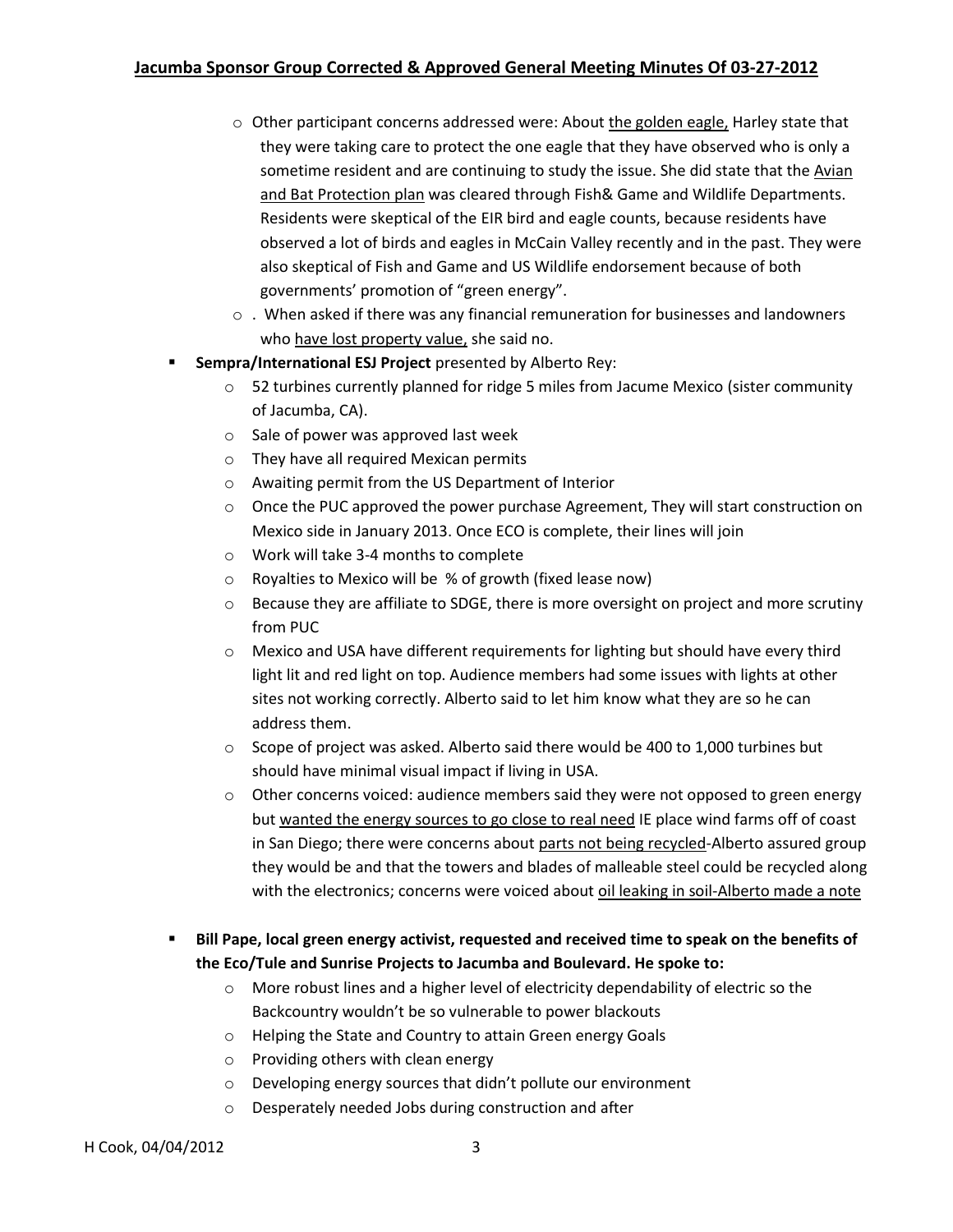### **Jacumba Sponsor Group Corrected & Approved General Meeting Minutes Of 03-27-2012**

- $\circ$  Increased business for our local ma and pa stores such as our Mt Sage market.
- **Pat Fauble moved "Jacumba Sponsor Group to vote to approve the project". There was no second so Mark ruled that the motion failed for lack of a second. Pat and others requested that the motion be tabled for consideration at the next Sponsor Group Meeting.**
- **Standing Rules for Sponsor group** Mark Ostrander asked Board members if they had selected which version of Standing Rules he previously distributed. Mark asked Board members to tell him of their preference for one of the three sets of rules previously distributed. After which we will review and edit the rules selected.
- **Red Tape Task Force Reduction Planning and Sponsor/Planning Group elimination** Mark stated that the County Supervisors would be voting on it on Wednesday, March 28<sup>th</sup>. Danielle Cook would be there to take notes and to comment to the Board.
- **Wind Ordinance-** Mark did not send correspondence as his computer crashed
- Form 700 Mark reminded group that March 31<sup>st</sup> was last date for submission to the County.

# **NEW BUSINESS**

**Revitalization update**

Revitalization Committee update by various Revitalization Committee members as follows:

- Community Garden Project by Mark Ostrander Phase 2 has been approved and check cashed. Phase 3 is being put into community plan and should happen by May.
- Lake Project by Howard Cook (Spa and Lake owner Dave Landman) have met with Fish & Game State Parks and Audubon. Needed to keep within \$25,000 cost including signage. Estimates are at \$19,00. Tamarisk eradication was a separate but not forgotten project. Working out eradication issues and should start September 1st
- **Murals (Danielle cook). In process of securing funding. Met with Supervisor Jacob and have name of** County employee in charge of neighborhood improvement funds. Danielle wll seek Grant money from County, SDGE, Iberdola and private parties.
- **Airport-Nothing to report**
- Railroad-Nothing to report

# **CORRESPONDENCE**

There were no correspondence items.

# **UPDATES AND POTENTIAL ACTION ITEMS**

- Border Patrol Update None
- Sheriff Update –nothing much to report except burglaries are down. Deputy Titus said they were focusing more on speeders in the school zone. A request was made from Lorrie to also look at the speeding busses
- Eye Gnat Report by Bill Pape
	- **Symposium** (reported by Danielle Cook) Symposium held on 3/22 was a success. Had 30-40 participants and we were able to get one half hour on the program to present impacts on the community. Good contacts were made